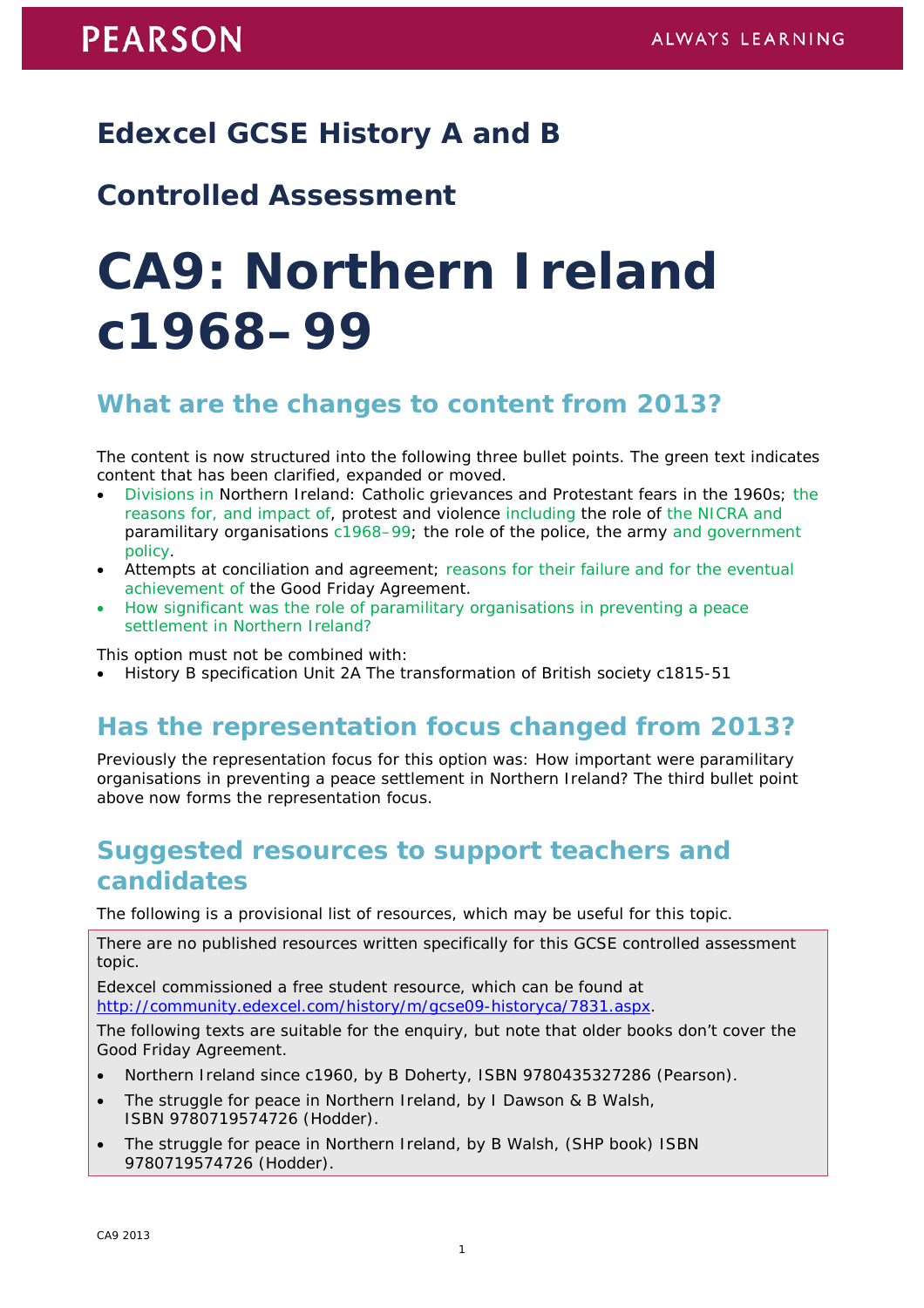# **PEARSON**

The following texts may be useful for extra reading – they cover the 1960s and IRA but not all of the content is relevant:

- *Ireland, a divided island*, by T Rea & J Wright, ISBN 9780199171712 (OUP).
- *Northern Ireland 1920–82*, by J Clare, ISBN 9780333463574 (Nelson Thornes).
- *The Irish Question*, by H Macdonald, ISBN 9780631914402 (Simon & Schuster Education).
- *Conflict in Ireland*, by T McAleavy (old SHP book), ISBN 9780003270150 (Collins).
- *Northern Ireland and its neighbours*, by S Gillespie & G Jones, ISBN 9780340620342 (Hodder)

There is lots of useful material on the Internet; however, this is a topic which creates strong feelings so students should be made aware that some websites may intentionally create a one-sided view.

- The best site for this work is the BBC site which has lots of useful features timelines, brief summaries of key people and events, brief film clips etc. Make full use of the menu on the left and the hyperlinks to other pages within the site. [www.bbc.co.uk/history/war/troubles/index.shtml.](http://www.bbc.co.uk/history/war/troubles/index.shtml)
- The BBC Bitesize site is also useful: [www.bbc.co.uk/schools/gcsebitesize/history/mwh/ni1965\\_85/.](http://www.bbc.co.uk/schools/gcsebitesize/history/mwh/ni1965_85/)
- An excellent site is the CAIN archive collection (www.cain.ulst.ac.uk). It has detailed information and source material on 'The Troubles' from 1968 to the present day and the information on the Peace Process is particularly useful: [http://cain.ulst.ac.uk/events/index.html.](http://cain.ulst.ac.uk/events/index.html)
- Another good site aimed at GCSE students is: [www.casahistoria.net/ireland.htm.](http://www.casahistoria.net/ireland.htm)
- There are useful summaries on [www.historygcse.org](http://www.historygcse.org/)
- YouTube has lots of video material available.
- The Ireland in Schools (IiS) web pages on Northern Ireland have been revamped to reflect the changing interests of teachers working with Ireland in Schools and their wish to use a wider variety of sources, particularly video clips.
- Why were British troops sent to Northern Ireland in 1969? [http://iisresource.org/Pages/1969\\_troops.aspx.](http://iisresource.org/Pages/1969_troops.aspx)
- Bloody Sunday: Who shot first? [http://iisresource.org/Pages/bloody\\_sunday.aspx.](http://iisresource.org/Pages/bloody_sunday.aspx)
- A Catholic teenager in a Protestant town: [http://iisresource.org/Pages/markethill.aspx.](http://iisresource.org/Pages/markethill.aspx)
- Why are Protestants & Catholics willing to share power in Northern Ireland now and not earlier? [http://iisresource.org/Pages/peace\\_process.aspx.](http://iisresource.org/Pages/peace_process.aspx)
- List of resources: [http://iisresource.org/Pages/resources\\_shp\\_ni.aspx.](http://iisresource.org/Pages/resources_shp_ni.aspx)
- Peace process page: [http://iisresource.org/Pages/peace\\_process.aspx.](http://iisresource.org/Pages/peace_process.aspx)
- Website showing murals: [http://people.ku.edu/~kconrad/murals.html.](http://people.ku.edu/%7Ekconrad/murals.html)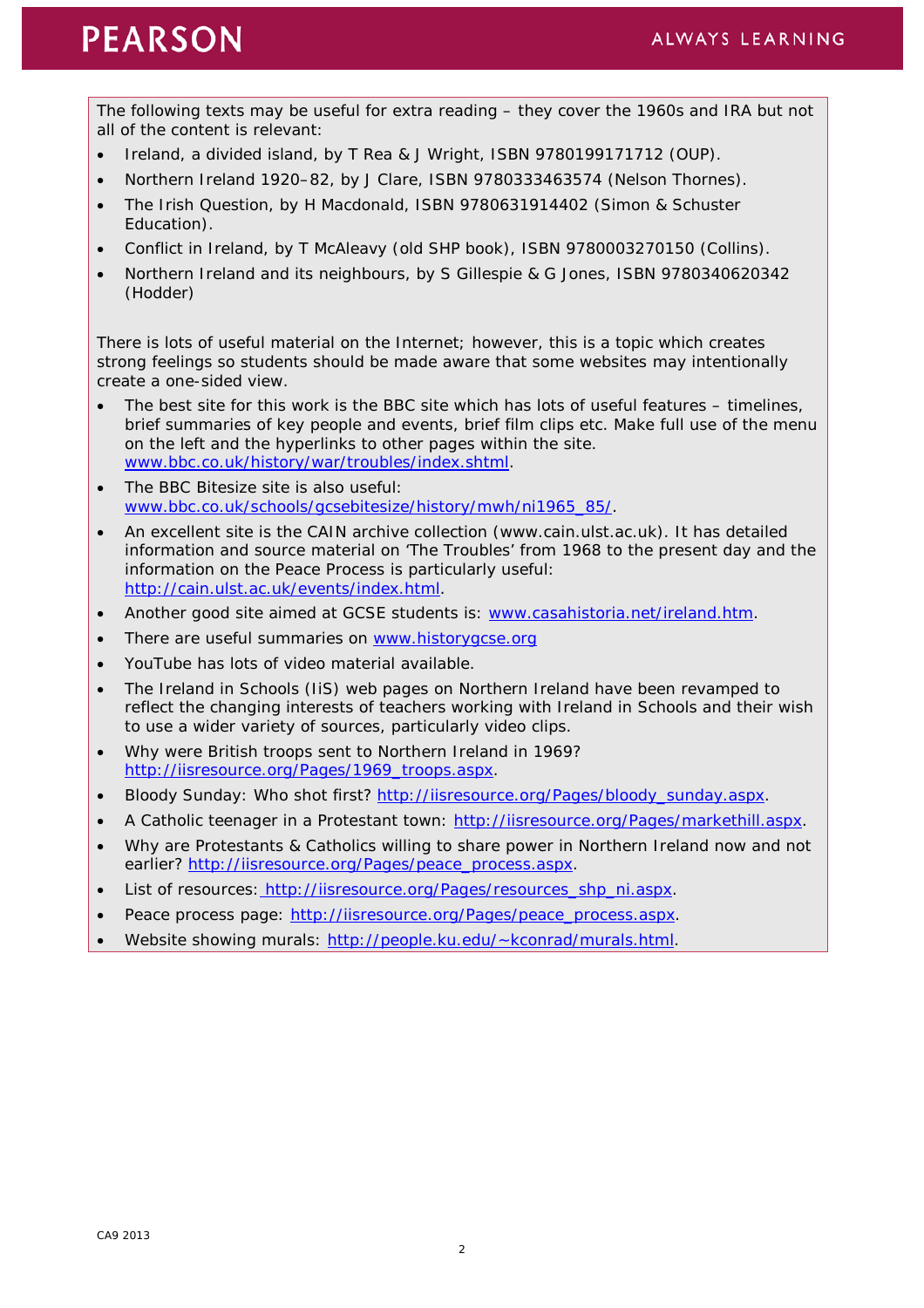# **PEARSON**

## **Topic timeline**

We have provided the timeline below as an additional resource for students.

- 1967 The Civil Rights Association is formed.
- Mass civil rights campaigns begin.
- IRA activity appears to be on the increase.
- O'Neill (Prime Minister) resigns.
- British troops are sent in to Northern Ireland.
- Republican movement starts to split.
- Sinn Fein emerges as a political party.
- Provisional IRA is formed.
- The Alliance Party and the Social Democratic and Labour Party (SDLP) formed.
- The Ulster Volunteer Force (UVF) reappears.
- Internment is introduced.
- Government at Stormont is replaced by Direct Rule from Westminster.
- Bloody Sunday.
- Sunningdale Agreement is signed.
- Power-sharing Executive begins to govern Northern Ireland.
- The Ulster Workers' Council calls a strike.
- Power-sharing as a means of government fails.
- The 'blanket' and 'dirty' protests begin in the 'H' block prison.
- Hunger strikes in prisons become a form of protest.
- The New Ireland Forum meets.
- The IRA bomb the Conservative Party conference at Brighton.
- The Anglo-Irish Agreement is signed.
- The Downing Street Declaration.
- IRA calls a cessation of military operations.
- Framework Document published.
- 1995 David Trimble was elected leader of the UUP, replacing James Molyneaux.
- US Senator George Mitchell was to lead an international body to provide an independent assessment of the decommissioning of para-military weapons.
- One hour after a statement ending their ceasefire, the Provisional IRA exploded a large lorry bomb near South Quay DLR station in the London Docklands. The IRA ceasefire had lasted 17 months and 9 days.
- April 10 at 5.36pm (over 17 hours after the deadline) George Mitchell stated: "I am pleased to announce that the two governments and the political parties in Northern Ireland have reached agreement". It emerged later that President Clinton of the USA had made a number of telephone calls to party leaders to encourage them to reach this agreement.
- Good Friday or Belfast Agreement.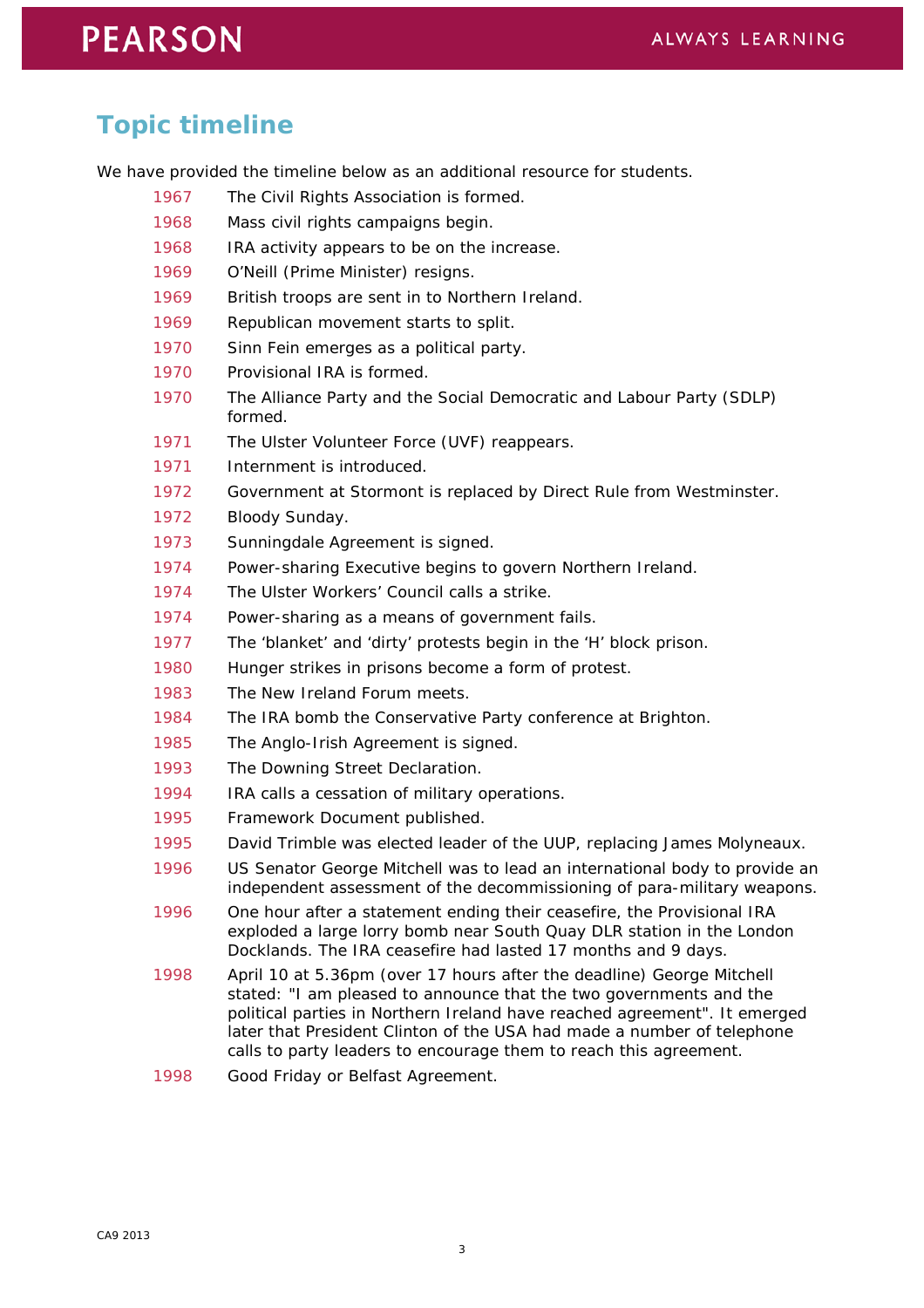# **Exemplar scheme of work**

| The following scheme of work provides a suggested approach and is not intended to be prescriptive. |  |
|----------------------------------------------------------------------------------------------------|--|
|                                                                                                    |  |

| Generic scheme of<br>work                                                                                                                                                                                                 | <b>Subject content</b>                                                                                                                                                                                                                                                                                                                                                                                                                                                                                                | 15-week programme                                                                                                                                                                                                                                                                                                                                                       |
|---------------------------------------------------------------------------------------------------------------------------------------------------------------------------------------------------------------------------|-----------------------------------------------------------------------------------------------------------------------------------------------------------------------------------------------------------------------------------------------------------------------------------------------------------------------------------------------------------------------------------------------------------------------------------------------------------------------------------------------------------------------|-------------------------------------------------------------------------------------------------------------------------------------------------------------------------------------------------------------------------------------------------------------------------------------------------------------------------------------------------------------------------|
| Context, concepts<br>and application<br>The historical context<br>for Part A.<br>The key features of the<br>period or issue.<br>Reasons for change and<br>developments.                                                   | Overview (Parts A and B):<br>Divisions in Northern Ireland: Catholic grievances and Protestant fears<br>$\bullet$<br>in the 1960s; the reasons for, and impact of, protest and violence,<br>including the role of the NICRA and paramilitary organisations c1968-<br>1999; the role of the police, the army and government policy.<br>Attempts at conciliation and agreement; reasons for their failure and for<br>the eventual achievement of the Good Friday Agreement.                                             | Weeks 1-8 including write-up<br>of Part A, 30 mins.<br>Centres may complete tasks<br>in any order but they must<br>teach the whole of the<br>relevant specification bullet<br>point before completing Part<br>A or Part B and they must                                                                                                                                 |
| Practise analysing<br>causation, change,<br>consequence.<br>Practise writing<br>extended responses<br>with a focus on<br>causation, change, etc.<br>The historical context of<br>the enquiry/ies<br>identified in Part B. | Practice Part A Explanation<br>Part A will require analysis with a focus on explanation of change,<br>causation or consequence.<br>Typical question stems are: Explain why; Explain the impact; Explain<br>$\bullet$<br>the ways in which XX changed; Explain the role of XX; Explain how.<br>Practice Part B Enquiry<br>Part B will always require some sort of judgement.<br>$\bullet$<br>Typical question stems are: How significant; How much impact; How<br>successful; How far; How much change; How different. | teach the whole unit before<br>students write up Part C.<br>If the Part A task is set on the<br>first bullet point, centres may<br>decide to write up this task<br>before teaching the second<br>bullet point. If the Part A task<br>is set on the second bullet<br>point, they may wish to teach<br>both bullet points before<br>completing the Part A and B<br>tasks. |
| <b>Part B Enquiry</b><br>Developing enquiry<br>skills:<br>how to find, select<br>and use sources of<br>information<br>supporting                                                                                          | <b>Generic</b><br>Practise identifying and recording relevant information:<br>Students to highlight key points of information or identify key views<br>$\bullet$<br>using a source that is not related to the enquiry.<br>Students could compare the information on different websites and<br>discuss ways of deciding whether a website would be a good source of<br>information to use.                                                                                                                             | Weeks 9-10, including write-<br>up of Part B, 1 hour.<br>Centres may wish to set aside<br>class time for students to<br>complete research or may set<br>research as homework while                                                                                                                                                                                      |